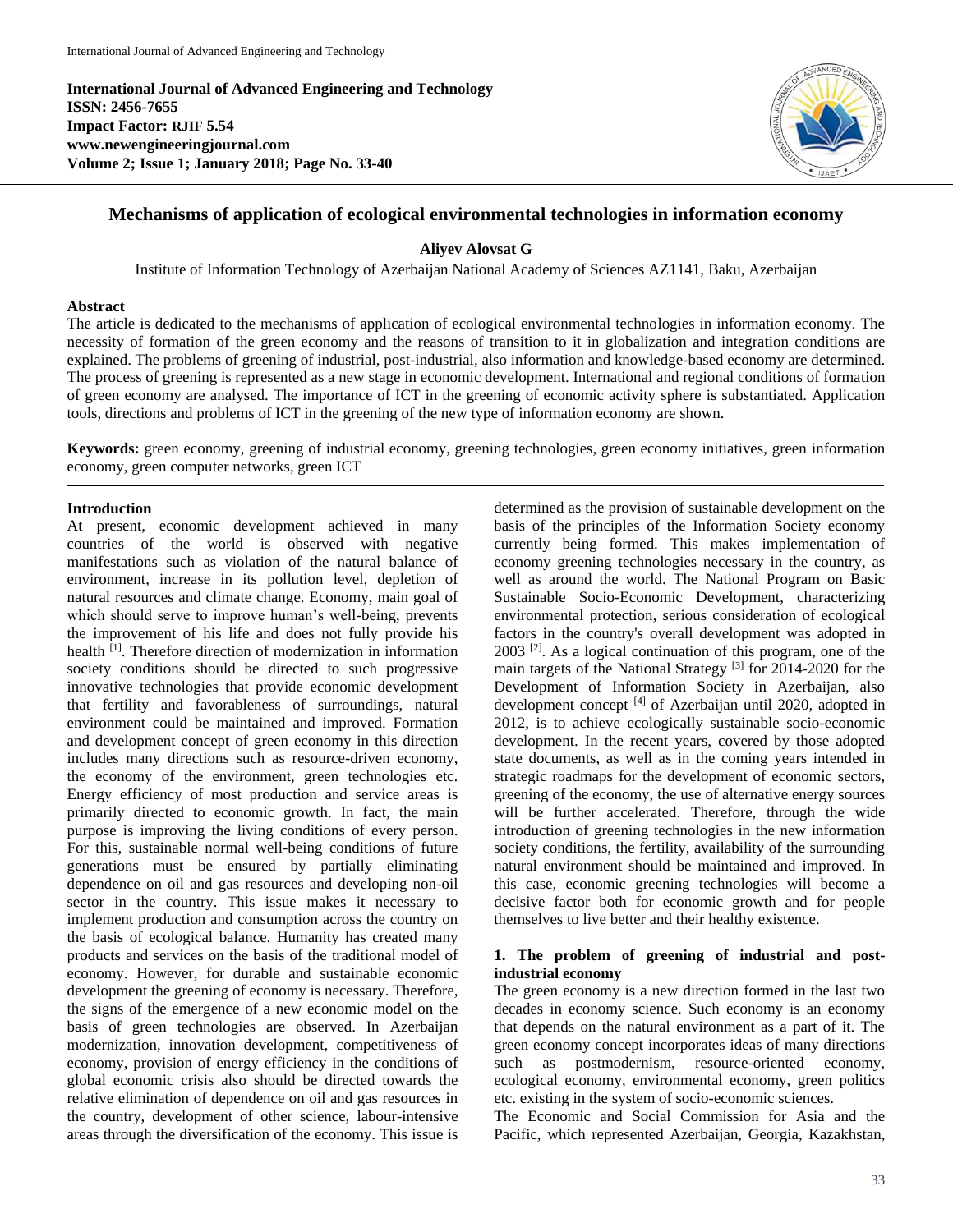Kyrgyzstan, Russia, Tajikistan, Uzbekistan and Turkmenistan from post-Soviet countries, has played a major role in the formation the green economy concept. In 2005, at the initiative of this commission a strategy that firstly incorporated the four priority areas of green development has been adopted: 1) rational models of consumption and production; 2) greening of institutions and markets; 3) sustainable infrastructure and 4)green taxes and budget reforms. Further, two more directions have been added: 5) investment to the natural capital and 6) ecological efficiency indicators.

The United Nations Environment Program (UNEP) made an initiative on green economy in 2008. Its target was to form the economy of the future. In general, the green economy initiative is based on three main principles such as 1) evaluation and development of natural resources at national and international levels, 2) provision of employment and appropriate policy through the creation of green jobs, 3) use of market mechanisms for achievement of sustainable development [5, 6].

In "the Declaration on the Ecologically Friendly Development," adopted by the Organization for Economic Cooperation and Development (OECD) in June 2009 the determination of consolidation of the state efforts in the field of the future realization of green development strategy and sustainable regulation of green investments and natural resources was expressed [7]. In June 2010, in the Declaration of the "20th Group" of State Leaders in Toronto it was announced that for sustainable and more balanced development, from now on the evaluation methods taking into account social and environmental consequences of economic development should be used [8].

At the High Level Conference on Sustainable Development of the UN which took part in Brazil in 2012 (Rio  $+20$ ) "green economy in the context of sustainable development and poverty eradication" was one of the two main issues. In this case, it was suggested to carry out additional researches to determine how green economy will make the process of transition to the sustainable development accelerate  $[9, 10]$ . The problems of the formation and development of green economy, besides many issues of resource-oriented economy, also covers the problems of ecological economy and green technologies. The brown economy being the opposite of the green economy concept is based on using more resources, low energy efficiency, dependency on non-sustainable energy sources, and high level of climate risk. International organizations such as the Organization for Economic Cooperation and Development (OECD), the United Nations Environment Program adopt green development and green economy as a process prescribing consumption and manufacturing of products and services providing ecological safety, as well as investments on green development and technologies [5]. At this view, while providing ecological sustainability, factors of economic development, employment and reduction of unemployment are envisaged in detail. Formation of the green economy is mostly considered as one of the directions of getting out of the global financialeconomic crisis. Green economy concept is not fully replaced by sustainable development concept. However, achieving sustainability also almost depends on proper formation of the

economy. Over the past decades, many new resources have been created by humanity on the basis of the brown economy model. However, the greening of the world economy is necessary for development of sustainable economy. Nowadays, signs of the emergence of a new economic model are observed much in the world and in some countries. The global economic crisis also made the formation of green economy even more necessary. In the anti-crisis programs developed by many countries, the ecological component already occupies one of the most important places. At present, there is no concept that is accurately defined and accepted by everyone, of what processes green economy covers. Individual countries also accept this process in some different ways. In fact, it is normal that taking appropriate steps in the field of green economy nowadays differs from state to state. Because there is a great difference in terms of quality between human capital of economically developed countries and human capital of developing or newly industrialized countries. This difference also shows itself in the green economy events of the relevant countries. The necessity of transition to green economy is due to three main reasons  $[6]$ : 1) constant expanding and strengthening of human impact on the limited area is impossible. Increasing the impact through space and ocean depths at the present stage and in the near future is also very limited; 2)natural resources on the Earth that are not recoverable are not inexhaustible. In conditions where the number of population is constantly growing and their needs are expanding, the satisfaction of these needs and the fair division of existing benefits becomes a major problem; 3)it should be considered that any negative process that occurs as a result of human activity in any part of the globe can also have an impact on other locations over time. Thus, it becomes clear that new approaches to the solution of the ecological, social and economic problems that mankind face in the modern era should be used. The transition to the green economy mainly covers three periods  $[7]$ : I period – covers the time up to 2020, and includes measures such as educating people and developing human capital. II period – covers 2020- 2030, and considers formulation of the elements of the green economic system. III period – dates back to 2030-2050. During this period the green economic system already produces a result and sustainable development is provided. Regardless of the transition period, the greening of the economy divides the problems existing in the society into four main categories: ecological, intellectual, political and ethical. Therefore, according to these categories appropriate terms and conditions should be created for transition to green economy. These include national normative-legal documents, politics, financial aids and incentives, world market, legal infrastructure, commodity turnover and financial assistance etc. Along with these it needs to be considered that in the report of the United Nations Environment Program (UNEP), "Pathways to Sustainable Development and Poverty Eradication" <sup>[5]</sup>, 10 main sectors that need to be invested on were divided: agriculture, construction, power supply, fishing, forestry, energy efficiency, tourism, transport, waste management, water resources management. The characteristics of those sectors should not be overlooked on the stages of transition to green economy.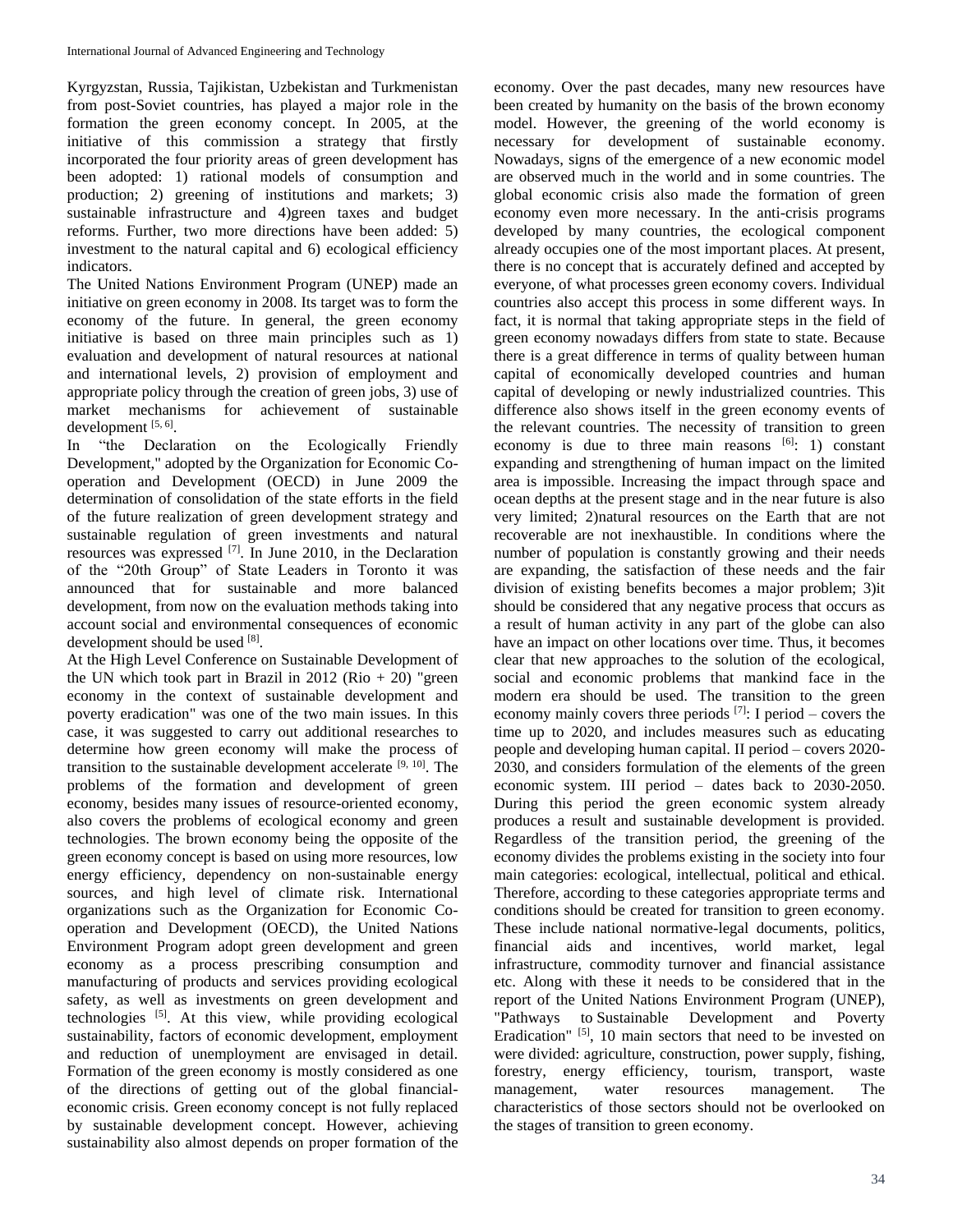**2. The greening stage and means in new type of information and knowledge-based economic development** There are many problems facing the ICT, IS, that are the basis of knowledge and skill in providing the development based on human potential which is the main priority of the  $21<sup>st</sup>$  century. An important direction of the modern era is the preparation of citizens able to serve to the development based on knowledge, science and advanced technologies. The tendencies observed in different parts of the planet have shown that protection of life and provision of long-term development on the Earth requires the formation of new priorities in the economic activity of a person. The most basics of them are green economy, green lifestyle and green mentality, green thinking, green intelligence, interacting with the environment and providing sustainable development. Formation of the green economy is the main way of both the protection of the environment and provision of long-term development based on the existing natural resources and knowledge. At present, new tendencies and new challenges have emerged in the sustainable development based on human potential. These can be characterized as green economy, green lifestyle, green consumption, or green behaviour. Of course, first of all in green economy and green production, the activity of a human who considers nature laws, doesn't negatively affect the environment, uses the natural resources efficiently and with high savings, in industry and agriculture is considered more basic and important  $[6-12]$ . At the current stage, green knowledge and skills is of particular importance. The professionals prepared for the labour market of information and knowledge society should respond to these challenges both as professional and citizen. Sustainable and long-term development, which serves the interests of future generations, can be provided only in the conditions of the preparation of professional specialists on the basis of these principles. Sustainable and long-term development, which serves the interests of future generations, can only be provided in the conditions of the preparation of professional specialists on the basis of these principles.

## **3. Economic mechanisms for the regulation of green economy**

These can be attributed to the mechanisms of transition to the formation and development of the green economy: 1) evaluation in accordance with the principles of sustainable development; 2) making appropriate change to the taxation system, transition from labour force taxation to pollution taxation; 3) public procurement policy which considers the production of ecological products; 4) increasing the volume of public investment in environmental infrastructure in accordance with the principles of sustainable development; 5) government support for research and development of ecologically clean technologies; 6) social strategies directed to the provision of adaptation between economic strategies. In addition to the above, recommendations about the transition to green economy policy and conditions have also been developed by UNEP. These conditions include  $[8, 9]$ : 1) creation of efficient normative-legal bases of transition; 2) priority of government investments and expenses in areas that stimulate the greening of the sectors of the economy; 3) reduction of expenses on areas where natural capital depletes;

4) application of taxes and other market mechanisms for stimulation of green investments and innovations; 5) investing in increase of training and education; 6) strengthening international cooperation. These conditions once again confirm the necessity of strengthening the role of the state in the transition to the green economy and the improvement of state policy. As we can see, the role of international cooperation and assistance among the conditions of transition to green economy is great. So that international ecological agreements facilitate and stimulate the transition to green economy. Multilateral ecological agreements can also play an important role in the solution of global ecological problems, ecologicalization of economic activity. UN Framework Convention on Climate Change can have more impact on the transition process to the green economy than many international ecological agreements [8].

While highlighting the experience of different countries in the development of green economy, the reforms they have implemented and mechanisms they have used need to be reviewed. Thus, each country has its own peculiarity in this field. The following options of the mechanisms that can be used in the development of green economy can be noted  $[14-16]$ : 1) ecological tax reforms and tools (for example, carbon tax, tax exemptions and cuts); 2) fines for intensive pollution; 3) 3) green subsidies, grants, loans for the award of environmental projects; 4) elimination of granting subsidies to environmentally harmful activities; 5) direct public expenditure (for example, organization of research and development (R & D) activity for ecologically clean infrastructure or clean technology), indirect support (for example, public guarantees etc.). For the development of the green economy the UK uses a discounted tariff called the Feed-In Tariffs scheme (FITs) in this direction [17]. In Germany, ecological tax (Eco Tax) reform is used for the development of the green economy [18]. When using green subsidies as a tool, external environmental factors (globalization, international competition, domestic market conjuncture, especially consumer psychology etc.) should be taken into account [19, 20] .

#### **4. Analysis of the international and regional situation on the formation of the green economy**

The EDP has repeatedly taken different initiatives on formation of the green economy. Governments in the United Nations Sustainable Development Conference ("Rio + 20") have recognized that the green economy is a very important tool for sustainable development. The  $R$ io + 20 Declaration also noted the implementation of green economic policy with the information exchange and transforming potential opportunities into reality. The initiatives on implementation of the green economy at the international level is mainly reflected in the following areas:

- International green economy platforms and forums,
- Main participants on international green economy,
- Main international green economy programs,
- **Funds/mechanisms/objects** on international green economy.

Up to 60 international initiatives on the development of the green economy have been attempted so far. 14 of them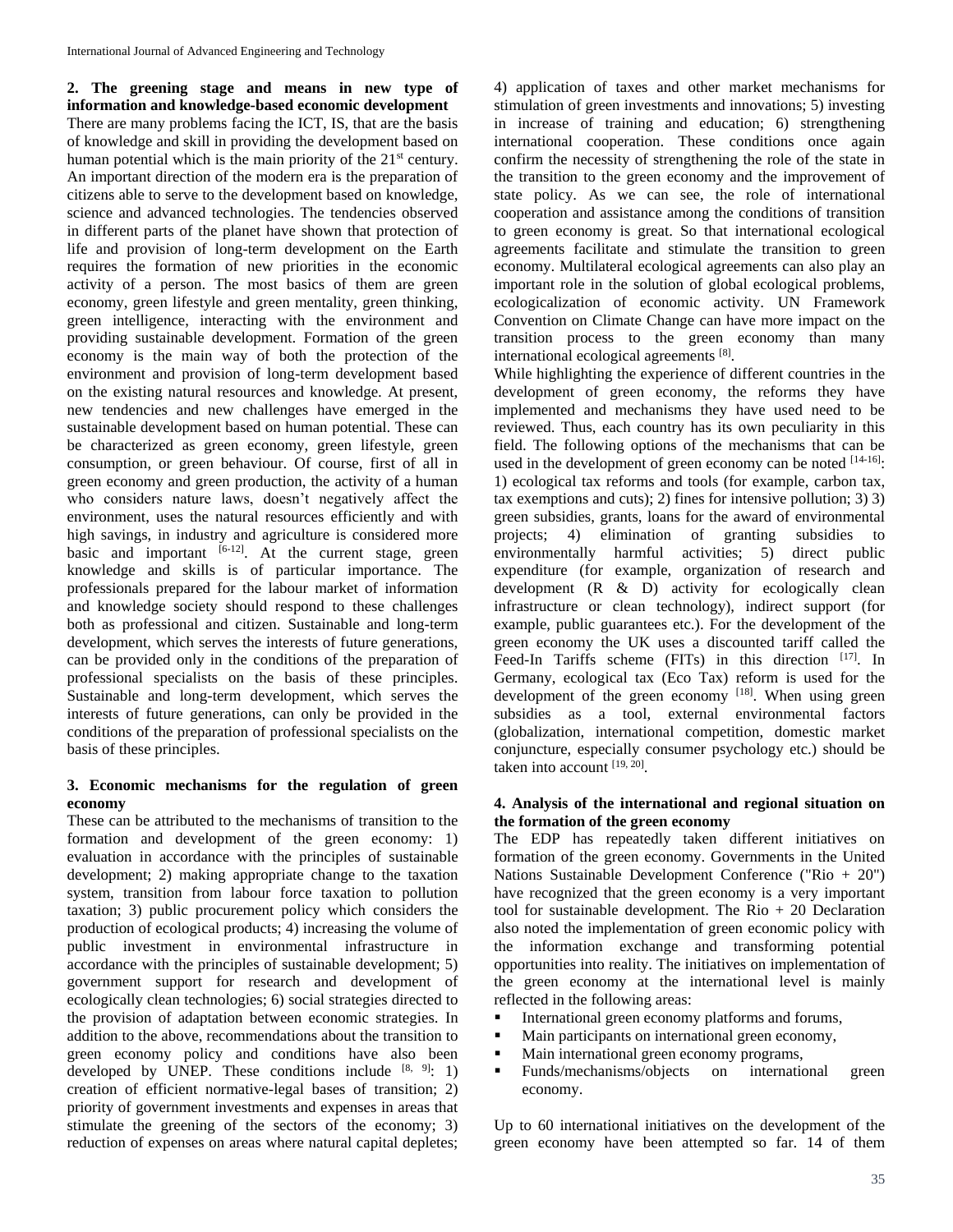account for international forums. The main targets of the platforms in these forums are information exchange, science and knowledge management, global climate change. The shown platforms are the following:

- Green Growth Knowledge Platform World Bank, Global Green Growth Institute- GGGI, Organization for Economic Cooperation and Development – (OECD);
- The Green Industry Platform UN Industrial Development Organization – UNIDO, UNEP;
- The Green Growth online e-learning facility UN Economic and Social Commission for Asia and the Pacific – ESCAP;
- The WIPO Green platform World Intellectual Property Organization (WIPO);
- The Climate Change Knowledge Portal World Bank;
- Climate Information Platform UNDP and with some partners;
- UN Sustainable Development Knowledge Platform UN Department of Economic and Social Affairs (UNDESA) etc.

Participants with extensive work in the implementation of the international green economy are mainly Developed Countries of European Union, European Union agencies, influential NGOs, brain centers, consulting companies and some private sector representatives. Recently, the following new participants have been involved in this process:

- The Global Green Growth Institute (GGGI);
- The Partnership for Action on Green Economy (PAGE);
- United Nations Industrial Development Organization (UNIDO);
- UN Institute for Training and Research (UNITAR);
- Green Growth Action Alliance;
- Green Economy Coalition.

Climate Development Knowledge Network (CDKN – funded by Great Britain and Netherlands), ClimateWorks and Project Catalyst (funded by private investors), Global Climate Change Alliance (funded by European Union) etc. can be shown as examples to the organizations acting on climate change.

In addition, there is the Kyoto Protocol (UNFCCC), which was adopted in 1997 and came into force in 2005, includes developed and developing countries, and it is an international contract defining the mandatory commitments of industrial countries to reduce the emission of greenhouse gases. The duration of the contract was extended to 2020 at the international conference in the capital of Gatar, Doha. This decision, approved by approximately 200 countries, only covers developed countries. In these countries, the emissions of greenhouse gases at the global level are less than 15%. The United States of the most atmosphere polluting countries never approved the original protocol of 1997. At the moment, there are no signatures of countries that pollute the atmosphere the most, such as the United States, China and India. At the Doha Conference, work on a larger scale plan that will be able to cover all countries and replace the Kyoto Protocol was planned by 2015. Azerbaijan here, as a developing country, has no legal obligation in reducing of the greenhouse gas emissions to the environment.

On December 16, 1972, at the 27th session of the United

Nations (UN) General Assembly, the celebration of World Environment Day was announced in the capital of Sweden, Stockholm. Also, at this session of the General Assembly, the new UN organization – United Nations Environment Programme (UNEP) has been created. Every year the "World Environment Day" is held by this organization.

The reason for holding this day was the appeal addressed to the Secretary-General of the UN on May 11, 1971 with the signature of 2200 scientific and cultural figures of 23 countries of the world. 5th of June "World Environment Day" has been celebrated since 1973. The main purpose of the day is to focus on the protection of the environment in all member countries, to carry out awareness activities in order to increase ecological consciousness among the population and to emphasize the importance for everyone to fulfill their own commitment for the solution of ecological problems.

It can be considered that there are more reasons to celebrate this day because of disruption of ecological balance and environmental pollution. During processing, waste is thrown directly into the environment, programlessness of the cities in the fields of industry, energetics and transport creates sick and dead ecology. Soil, water and air balance is violated. As a result, forest area, vegetation, the diversity and richness of the wildlife decreases. The state of cleanliness of the country, harmful emissions to the sea, deforestation cause future generations, children to live ill and incomplete.

The following can be mentioned among the major international organizations operating on green economy  $[5]$ : 1) UN Environment Programme (UNEP); 2) UN Development Programme (UNDP); 3) UN Food and Agriculture Organization (FAO); 4) International Union for Conservation of Nature; 5) World Wildlife Fund; 6) International Green World etc. The United Nations has a leading role in resolving issues related to the protection of the biosphere. In addition, some main bodies and specialized organizations of UN also carry out work related to the green economy issues to some extent. At the beginning of the XXI century at the Global Ecological Perspective – 2000, adopted by UNEP with the participation of more than 850 experts and more than 30 ecological organizations of the world, it has been decided the solution of environmental problems in the new millennium is possible only through joint efforts [8]. Among the main entrepreneurs of the ongoing programs related to the green economy, there are also active countries like Norway, Denmark, Australia, Germany, Spain and Sweden along with the above mentioned major organizations. At present, analysis, research and investment for the development of the green economy mainly cover the following areas:

- Funding services: grants, project financing, etc.;
- Scientific research services: basic knowledge bases etc.;
- Information service: information exchange, the development of education, science management etc.;
- Technology transfer service: technology exchange etc.

Analysis shows that the area which is more supported by the green economy programs is information sector (64%) and the less supported area is the technology transfer sector, which is only 14%. According to these indicators, it can be said that there should be more support for scientific research so that consequently technology transfer would be implemented more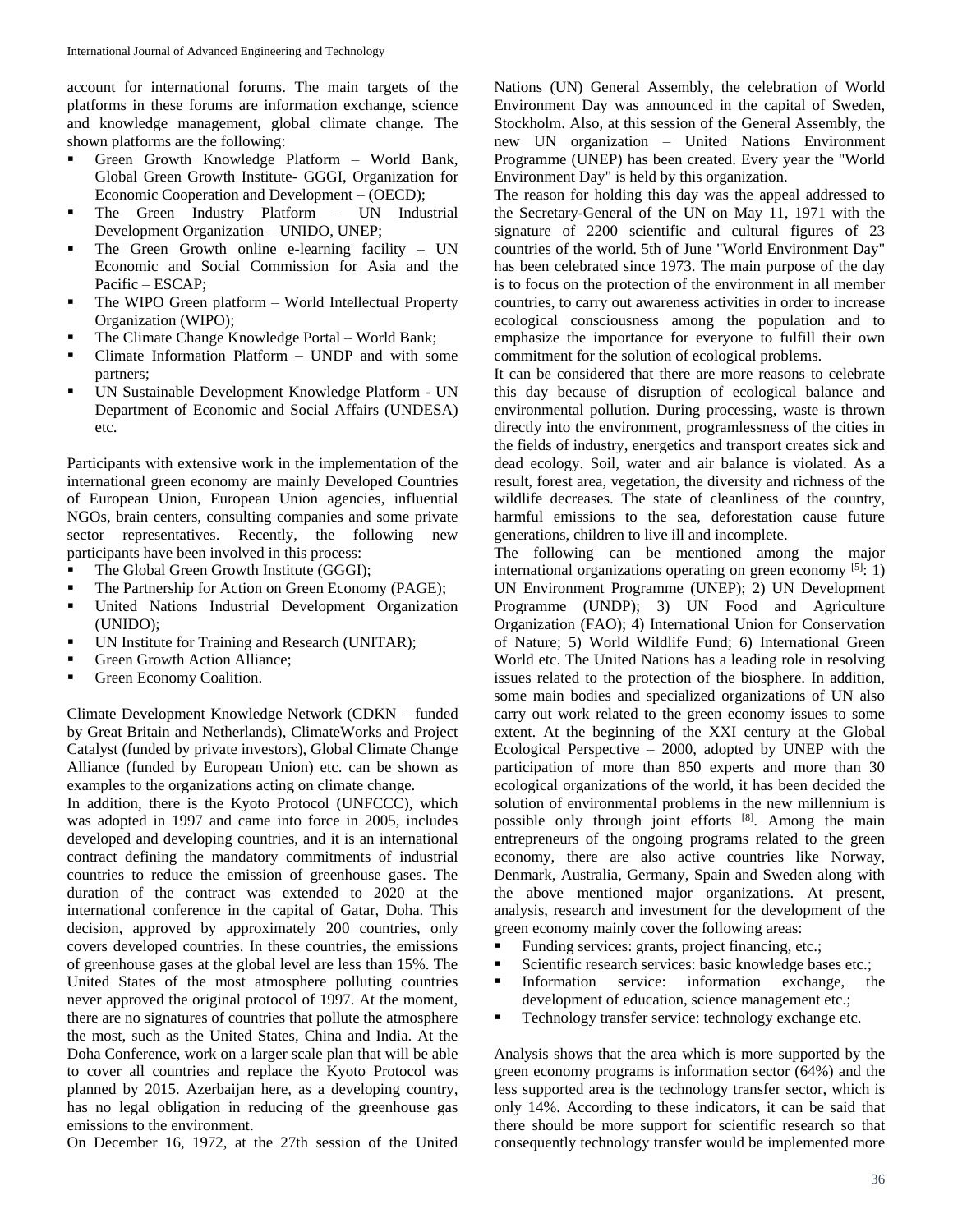quickly. Because, in order to achieve green economy in countries there is a need for modern and scientifically-based technologies.

Speaking about the experience of different countries in the development of the green economy, it is needed to review the reforms they implement and mechanisms they use. Thus, each country has its peculiarity in this field. The following options of the tools which can be used in the development of the green economy can be noted: ecological tax reforms and tools (for example, carbon tax, tax exemptions and cuts), fines for intensive pollution; green subsidies, grants, credits for ecological project award; elimination of granting subsidies to ecologically harmful activities; direct government expenses (for example, organization of research and development (R & D) activities for ecologically clean infrastructure or clean technology etc.

Great Britain uses FIT (Feed-in-Tariffs scheme) discounted tariff in this direction for the development of the green economy. According to the essence of this tariff, if someone, for example, places a solar panel or wind energy turbine on their roof, this subsidy type is applied to those persons. That is, that citizen is paid a certain amount of money and plus the subscriber gets free from the energy costs he had to pay every month, because he already uses both ecologically clean and renewable energy.

In Germany, the ecological tax for the development of the green economy (Eco Tax) is used and its results are the following:

- **energy saving and its more efficient use;**
- **free use of sulfur fuel;**
- **n** more investment in renewable energy sources;
- the development of energy-saving production (for example, production of fuel-efficient cars);
- reducing fuel consumption of newly produced cars up to 20%, further reduction of road construction expenses;
- increasing the amount of water heaters up to twice as a result of the activity of solar energy economy and creating new workplaces in this sector (for example, according to the report of German Environment Agency (GEA), in 2003 250,000 new workplaces were created in Germany as a result of the application of this tax).

This type of tax helps to achieve a reduction of  $CO<sub>2</sub>$  emissions up to 40% (compared to the 1990s) until 2020, which is one of the main goals of Germany and the awareness on climate protection.

When using "green" subsidies as an instrument, external environmental factors (globalization, international competition, domestic market conjuncture, especially consumer psychology, etc.) should be taken into account, otherwise the results may be unexpected. For example, Sweden has been the world leader in recent 3 years in solid state subsidies such as tax exemptions on the sale of "ecomobile" (ethanol-powered specific vehicles) per capita, cash bonuses and car insurance benefits for buyers of such cars. Nevertheless, in 2010 only because of this transport  $CO<sub>2</sub>$ emissions increased by 100,000 tons. Because despite the reduction in the CO2 emissions per vehicle, the total number of kilometers traveled has increased, i.e. under favorable conditions, people traveled more often in such cars. This is called Jevons paradox (rebound effect) in economic literature. The Jevons paradox - the increase in consumption efficiency of any resource as a result of technological progress increases the demand for this resource.

Another instrument of green fiscal policy, which has already been applied in different countries of the world, is carbon tax (or carbon emission tax). Carbon tax is a tax on the reduction of carbon emission, which is one of the most important sources of global warming and climate change, and occurred from the combustion of fuels such as oil, coal and natural gas. This type of tax does not damage the state budget as it is applied to environmentally damaging areas and also positively affects the problem of poverty. States such as the Netherlands, England and Germany can maintain this balance by reducing other tax burdens and increasing the tax burden associated with the environment. Fighting by taxes, can be an effective way to protect both natural ecosystems and biodiversity.

*Analysis of the situation in Azerbaijan in the field of green economy formation.* Along with the oil industry of Azerbaijan, the development of the non-oil sector, progress in the regions, the integration into the global economic space and the increasing competitiveness of the economy have become irreversible. At present, a successful policy is being taken to establish green economy as a component of sustainable development in the country. There is plenty of ground for implementation of a perfect environmental policy. In accordance with the decisions of the Rio+20 and Johannesburg Summits, Azerbaijan regularly implements the improvement of ecological policy and legislation  $[13]$ . Ecological measures include adoption of state programs and laws, application of new management principles, expansion of national park networks, further improvement of people's drinkable water supply, waste management and certain work on environmental protection area. The following principles of the environmental legislation in Azerbaijan envisage the development of the green economy  $[21]$ : 1) mutual solution of socio-economic, moral and spiritual problems; 2) ensuring sustainable use of natural resources; 3) conservation and protection of ecological balance; 4) ecosystem approach to the regulation of the environmental protection and use of natural resources; 5) sanctions on environmental pollution; 6) payment for the use of nature; 7) ensuring ecological balance in the territories and rehabilitating damaged natural ecological systems; 8) efficient use and restoration of natural resources, application of economic stimulation of the use of nature and environmental protection; 9) ensuring the protection of the biodiversity of the environment; 10) responsibility for violation of the legislation on state control and environmental protection; 11) assessment of the damage caused to the environment; 12) ecologically sustainable socio-economic development, protection of human life and health; 13) participation of the population and public associations in the field of environmental protection; 14) international cooperation in the area of environmental protection, adaptation of environmental legislation with European legislation and international agreements  $[22, 23]$ .

# **5. ICT application directions and problems in greening of information economy**

Observations show that determination of the efficient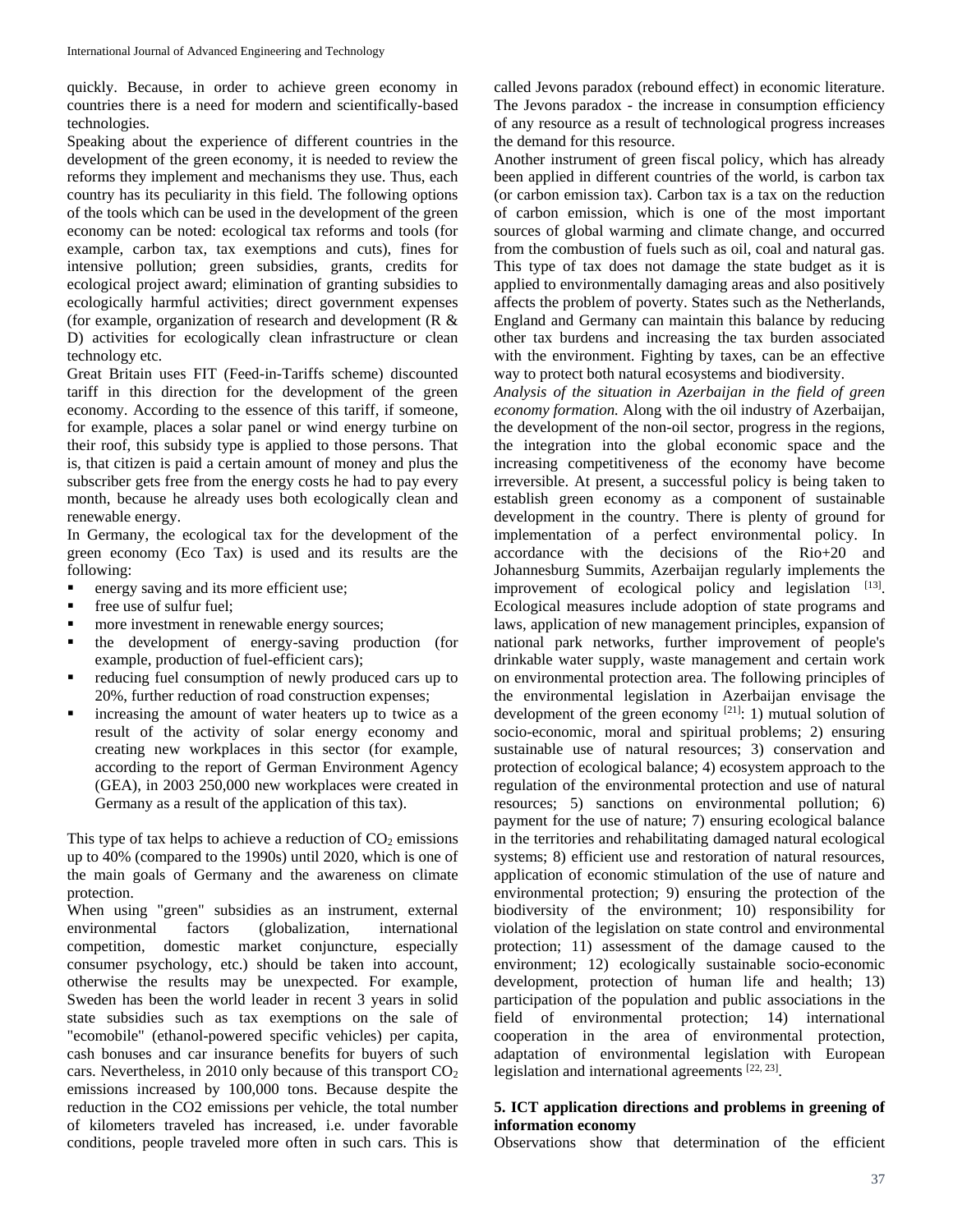formulation and development directions of the green economy can be implemented based on application of modern information technologies. Specifically, one of the directions of the greening of economy is informatization of the economic processes and activities of governing bodies. The importance of activities, knowledge and skills in the field of green economy can be understood from the analysis of the effective use of natural resources. The state of the economy of any country can be estimated by the value of the products and services produced, the amount of energy consumed to obtain the national product. This indicator used in the international statistics shows how saving production is, based on modern technological achievements and the professionalism of the working force at this level  $[18]$ . The issue of efficient use of natural resources should first of all be carried out based on the correct economic analysis and assessment. And this, as mentioned, makes application of the modern information technologies inevitable.

In many countries economic growth is more based on more exploitation of natural resources – soil, water, forest, energy resources, various ores etc. Therefore, limited reserves of natural resources cannot provide sustainable development of the planet population by the maintenance of modern economic tendencies. As the UN experts point out, economic model with features such as ecological disadvantage and social injustice is quite far from green economy. The most important issue for the transition to green economy is the protection and increase of natural resources bringing economic and public benefit. Increasing the efficiency of their use and keeping them for future generations is of particular importance [19].

Protection of ecosystems and the services brought by them is a priority direction of green economy. In the international economy these services are often associated with terms such as payments for ecosystem services that are new for the world, ecological donors, compensation mechanisms, and debts for nature exchange. A number of fundamental international researches are also dedicated to the economy of ecosystems. Applied works on inclusion of ecosystem services into economic practice, including the financial sector also emerged. Such works, analyses and appropriate management decision-making is based on the analysis of the initially collected large volumes of data with the use of modern ICT methods<sup>[20-25]</sup>.

In the current period increasing the efficiency of use of energy and water resources is a national and global priority. As the measures being implemented and projects being developed cover all areas and subjects of the country's life, the application of the newest ICT technologies in these processes contributes to the achievement of important new results.

Appropriate measures should be implemented in time for the timely prevention of the dangers of the formation of green economy and the elimination of consequences. Taking such measures requires, first of all, carrying out economic analysis, evaluations, and predictions based on correct information. Therefore, appropriate conditions and mechanisms should be created for application of the modern ICT technologies in the specified areas.

*From the green economy towards the green information economy*. In modern age the main issue of the formation of IS, at first glance, implies comprehensive application of information technologies, enlargement of electronic services provided to the population. In fact, IS construction, having a broader scale, covers the complex informatization of entirely all regions of the country, production and non-production areas, the activity of local government structures, the activity of civil society organizations. Therefore, IS construction should be viewed as a process of informatization of the society on macro and micro levels. In this case, carrying out a number of preventive measures in IS construction as a whole in the direction of greening is imperative. These measures can be grouped in several directions.

At present, according to the development tendencies of the world industrial economy is mostly developed on the basis of green technologies. The largest greening way of the industrial economy goes without informatization, through ICT (Figure 1).





**Fig 1:** Some directions on greening of economy based on ICT

There is enough of greening potential in the direction of automatization of production, informatization of management processes. Therefore, the process of greening of the industrial economy should firstly be considered in the context of the informatization of the economy. In other words, the application of new greening technologies of a new economy – information economy with innovative methods should be achieved. And this, as a result, is the formation and development of the green innovative information economy (Figure 2).

*ICT problems in the greening of information economy*. At present, the world ICT industry attaches great importance to its renewal and production on the basis of green technologies. Relevant scientific research is carried out, projects are implemented, green technologies are developed in this area. Progressive innovative technologies are being developed and applied in scientific and technical spheres such as Green ICT, green computer mouse, Green ICT Innovations, Sustainable Computing and Communications, ICT for sustainability, Designing sustainable ICT, Green Computing Networking, Smart Cities and Green ICT Systems, Green Data Centers, Green ICT Conferences, Green e-Devices, Green Biomed,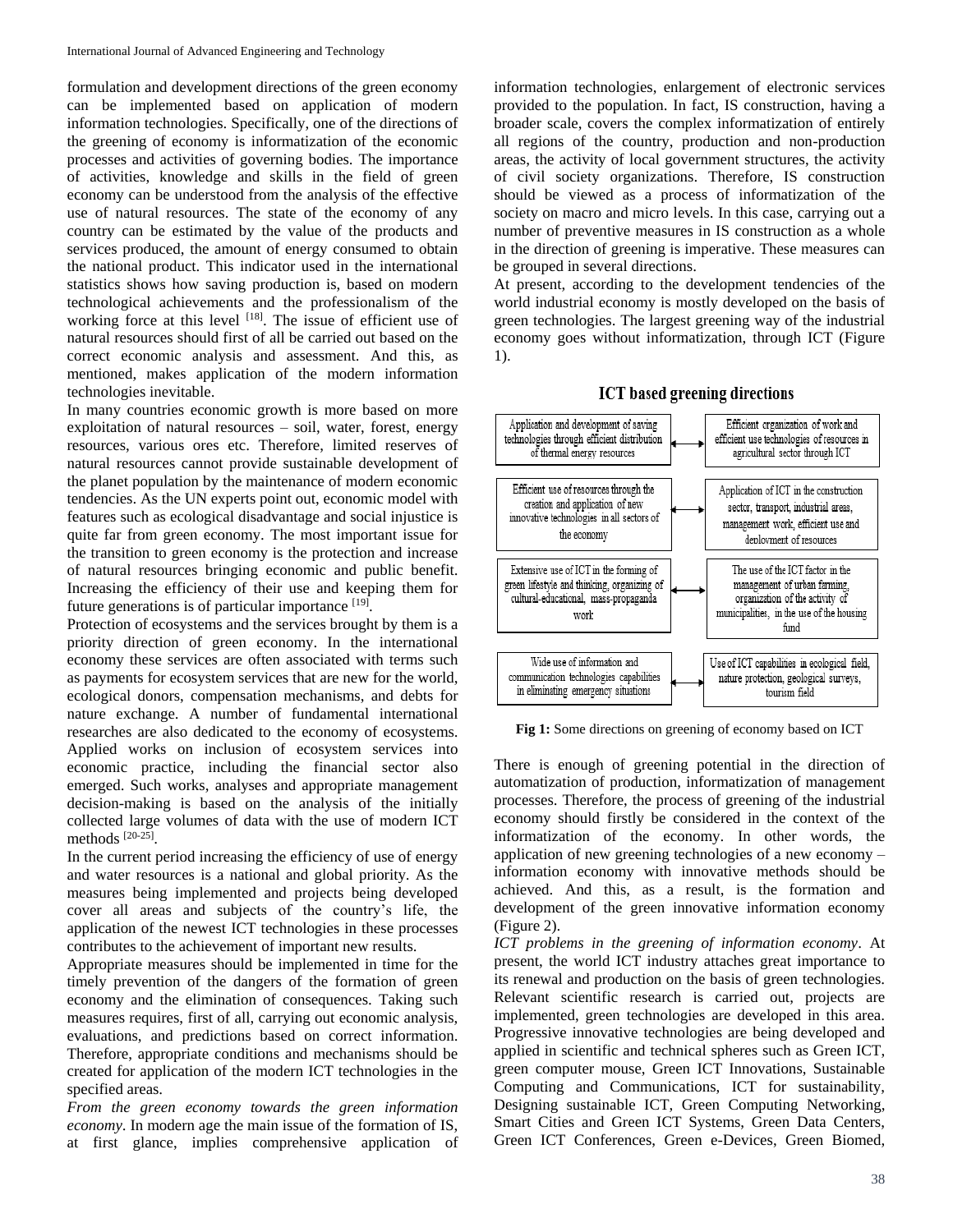Green media, Green ICT Media Library, Green ICT in Government, Greenmetrics, Healthcare and Green ICT, Global Green ICT Update, Green ICT Art etc.



**Fig 2:** Greening directions of innovative information economy

Besides these, as the innovative information economy is formed, many problems arise that they can be solved through the development and application of the relevant greening technologies. For example, creating of anti-radioactive technologies is one of the main problems of the modern era. Thus, informatization of society, massive internetization, wide application of wireless networks, constant use of wireless equipment, fast electronicization, internet of things, application of cloud, fog technologies increases the radioactivity degree of the environment, can cause certain damage to human health. Therefore, development and application of appropriate health-improving anti-radioactive technologies in parallel in the construction of information society is inevitable. Besides, in the current abundance of information new requirements are being suggested to Big Data technology. Thus, the use of different purpose computer and information networks more by people creates an abundance of increasingly growing information. As a result, the volume of information resources grows extremely and it becomes difficult to separate unnecessary information from necessary one. This causes spending extra time financial resources. The abundance of information creates excessive information wastage after a certain period. Non-cancellation of it in time causes serious problems. Although the information about any person, organization is in digital form, its maintenance, systematization, processing, protection, and transmission technologies require reconsideration from the perspective of greening technology. Information culture, information use, and information retrieval methods should also be re-developed based on those requirements. Relevant technologies for the effective and productive use of large volumes of data should be developed. Despite all this, there is a problem of lack of information along with the abundance of information in society. Timely access to the most necessary information in relevant areas – transport, agriculture, trade, medicine etc. creates enough of "real waste" of industrial economy and causes extra time and financial costs. Therefore, rapid and intensive development of the informatization process is desirable and is a driving force to the development of the society. At the same time, the process of informatization is one of the greening technologies implemented in various sectors of industrial economy. One of the main undesirable problems of IS construction is electronic waste, which is a

logical consequence of mass informatization and failure of their timely utilization. Although there are quite progressive methods and experiences in the world practice in this direction, there are still problems which are very important to meet in this area. The timely solution of these problems directly serves the physical greening of innovative information economy.

## **Conclusion**

There are many problems facing ICT, İnformation Society in providing long-term economic development and ecological balance. One of the main problems is development and use of green economy technologies. Therefore, Azerbaijan economy and society firstly should use greening technologies of postindustrial economy in the most efficient way. Besides, by diversification of the economy, the development of non-oil sector should be achieved. Also by using widely the most modern high technologies and ICT, the greening of the economy itself of the Information Society should be implemented. In new economic conditions the advantages of green economy are more than its disadvantages. Therefore, green economy can be viewed as a new stage of the modern information and knowledge economy and a way with no alternative leading to sustainable development.

#### **References**

- 1. Dinda SA. Theoretical basis for green growth // International Journal of Green Economics. 2014; 8(2):177-189.
- 2. State Program on the use of alternative and renewable energy sources in the Republic of Azerbaijan. October 21, 2004,
- 3. http://www.carecprogram.org/uploads/docs/AZE-Renewable-Energy-Strategy-az.pdf
- 4. National Strategy for the development of Information Society in the Republic of Azerbaijan for 2014-2020, Baku, April 2nd, http://www.president.az
- 5. Development Concept Azerbaijan 2020: Outlook for the Future. Baku, 2012, www.president.az
- 6. Wabwoba F, Omuterema S, Wanyembi GW, Omieno KK, Green ICT. readiness model for developing economies: Case of Kenya // 22(IJACSA) International Journal of Advanced Computer Science and Applications. 2013; 4(1):51-65.
- 7. United Nations Environmental Programme: Green Economy, http://www.unep.org/greeneconomy
- 8. Alguliyev RM, Aliyev AG. Greening the economy as a new stage in the development of the information society. Information Society Problems. 2016; (1):3-11.
- 9. Yashalova NN. Green economy: issues of theory and direction of development. National interests: priorities and security. 2013; 11:33-40.
- 10. United Nations. Rio 20+. In Proceedings of The United Nations conference on sustainable development, Rio+20, Rio de Janeiro, Brasil, 2012. https://sustainabledevelopme nt.un.org/rio20
- 11. Udapudi S, Fakkiresh SS. From Stockholm to Rio to Rio+20: Green Economy and the Road A. American international journal of research in humanities, arts and social sciences. 2015; 10(1):65-73.